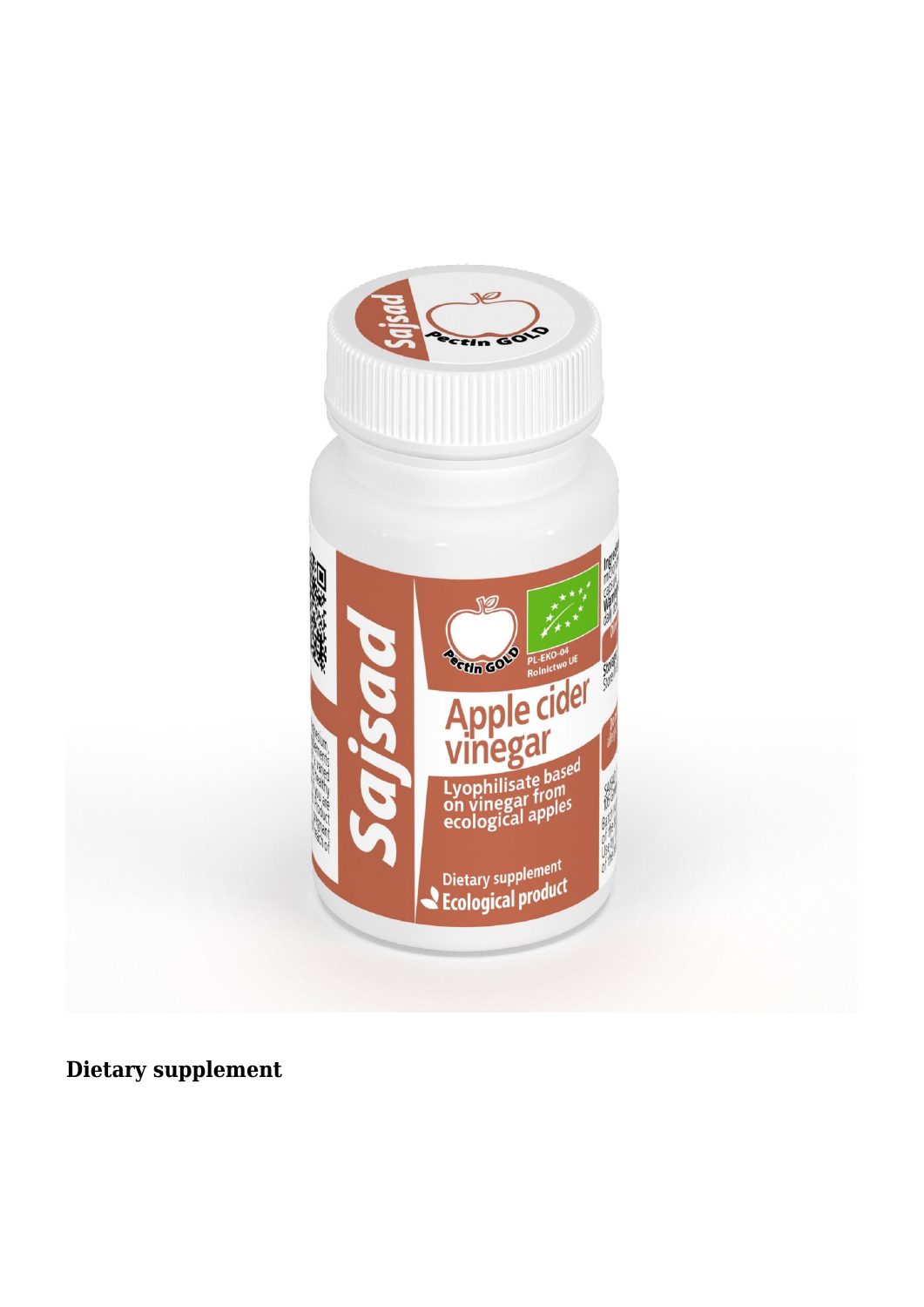### **Components:**

Lyophilized apple vinegar 80% (? 5%), micronized apple fiber 20% (? 5%), cellulose capsule shell.

#### **Storage:**

Should be stored out of the reach of young children. Store in a dry place, avoid excessive heat. Do not use if the seal under the lid is damaged or missing.

### **Usage:**

Use two (2) capsules a day, preferably before a meal. Do not exceed the recommended daily allowance. Dietary supplement cannot be used as a substitute for a varied diet. A balanced diet and a healthy lifestyle are recommended. Do not consume if you are allergic to any of the ingredients in the product. The product should not be used by children, pregnant women and nursing mothers. Keep out of reach of small children. The healthy lifestyle are recommended.

60 capsules x 300 mg

## **Lyophilisate based on ecological apple cider vinegar**

- It has a positive effect on the acceleration of cellular metabolism.
- Supports intestinal peristalsis.
- It supports reducing the risk of atherosclerosis.
- Helps to reduce digestibility and fat storage.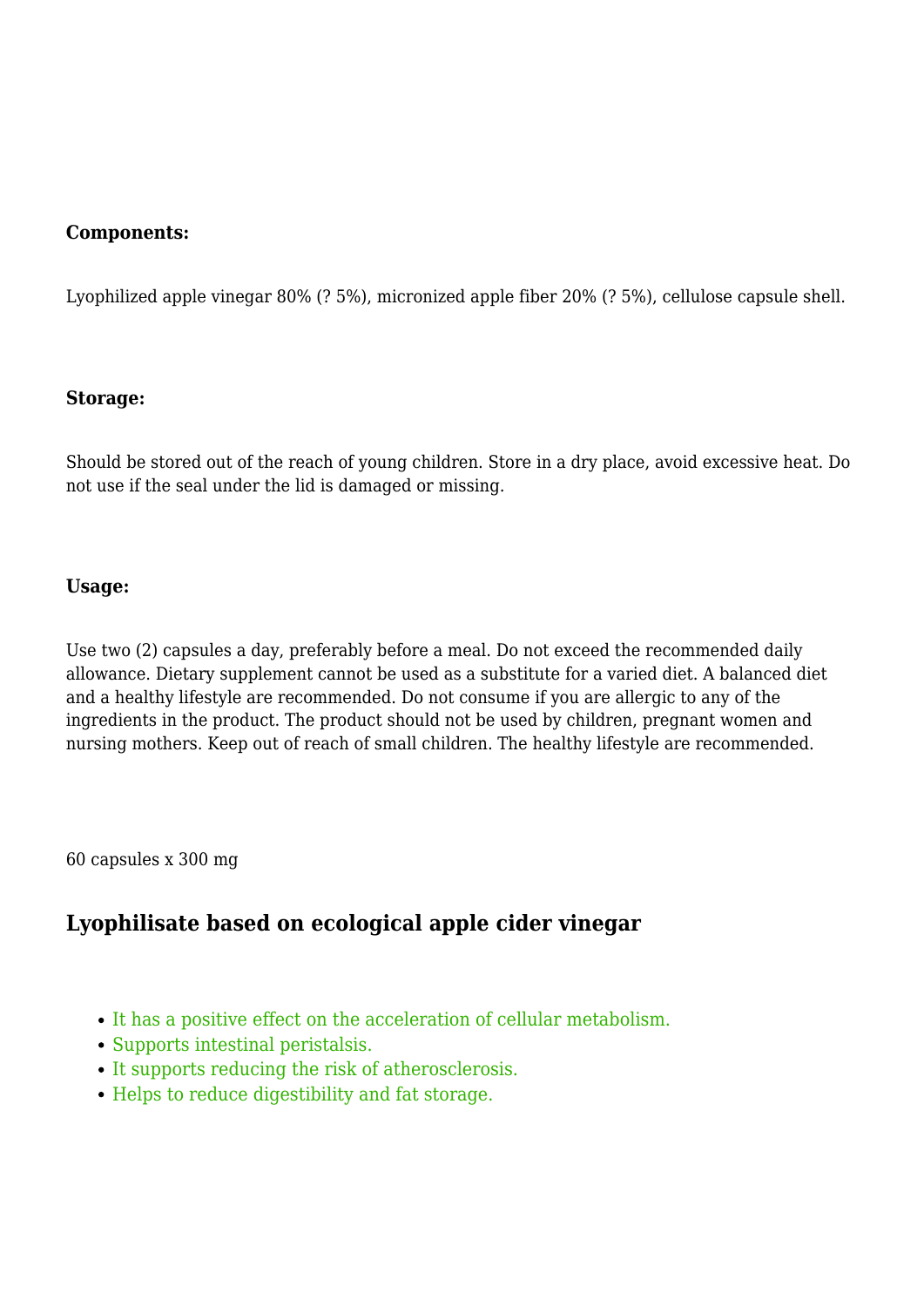- Nutrients recommended portions of daily intake
- Nutritional value in 100 g of the product:
- Fat
- saturated fatty acids
- Carbohydrates
- including sugars
- Dietary fiber
- Protein
- $\bullet$  Salt
- Sodium
- 2 capsules 300 mg each
- $\cdot$  1190 kJ/ 284 kcal
- 1,56 g
- $\bullet$  0,37 g
- 43,5 g
- $\cdot$  11,2 g
- 36,0 g
- $6,14g$
- $\bullet$  0,13 g
- $\cdot$  0,05 g

### **Contraindications:**

Hypersensitivity to any of the product's components.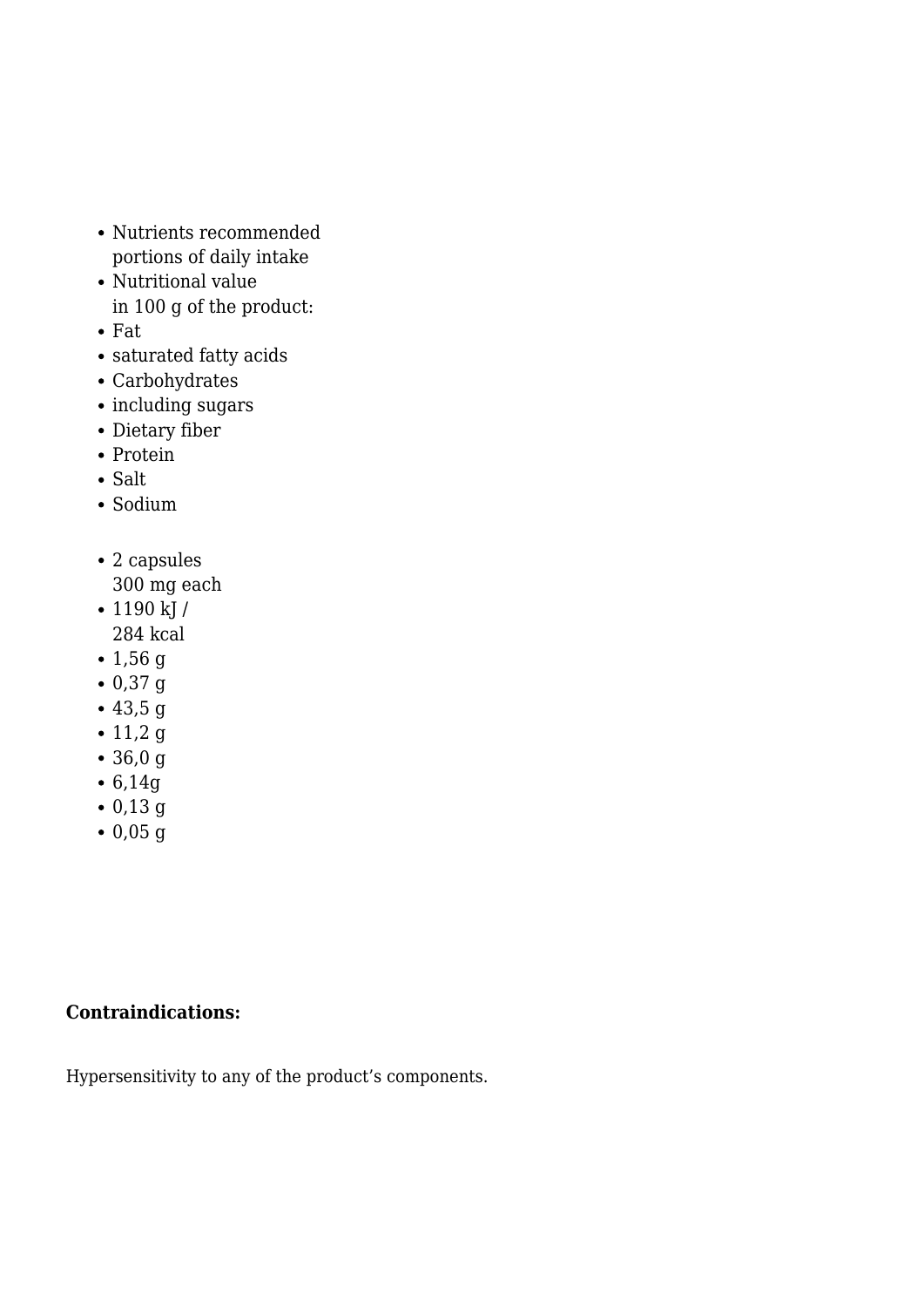## **EAN-13 code: 5903111753146**

# **Healing properties of apple cider vinegar**

## **The apple cider vinegar has antibacterial properties**

The main ingredient of apple cider vinegar – acetic acid – has confirmed antibacterial and antiseptic effects. Apple cider vinegar has traditionally been used to clean surfaces and to disinfect them, to treat onychomycosis, lice, warts and ear infections. Many of these applications have not been confirmed in scientific research. However, apple vinegar has been shown to inhibit the proliferation of pathogenic bacteria, but only at concentrations that can damage the dermis cells.

Therefore, it is better not to use it directly on the skin in a higher concentration, but to use it for decontamination of tools and surfaces. A 2% solution of acetic acid at  $p = 2$  is effective in the treatment of otitis media, but it can irritate the skin. It seems that the best use of the antimicrobial properties of apple cider vinegar is to use as a natural food preservative to protect food against deterioration. Rinsing and washing vegetables and fruits in a 4% acetic acid solution is a good method of protection against infections with pathogenic microorganisms that can live on fresh food products.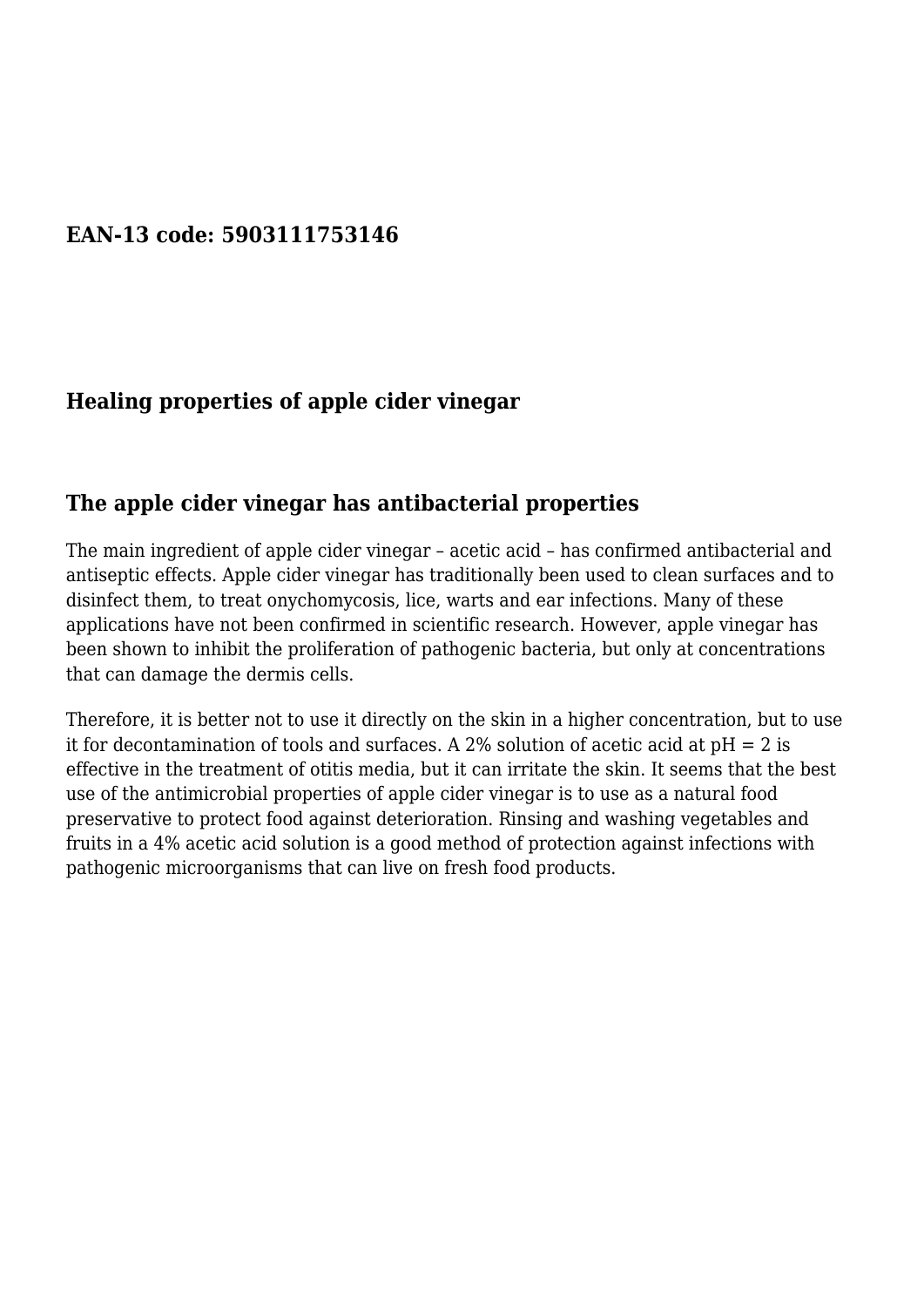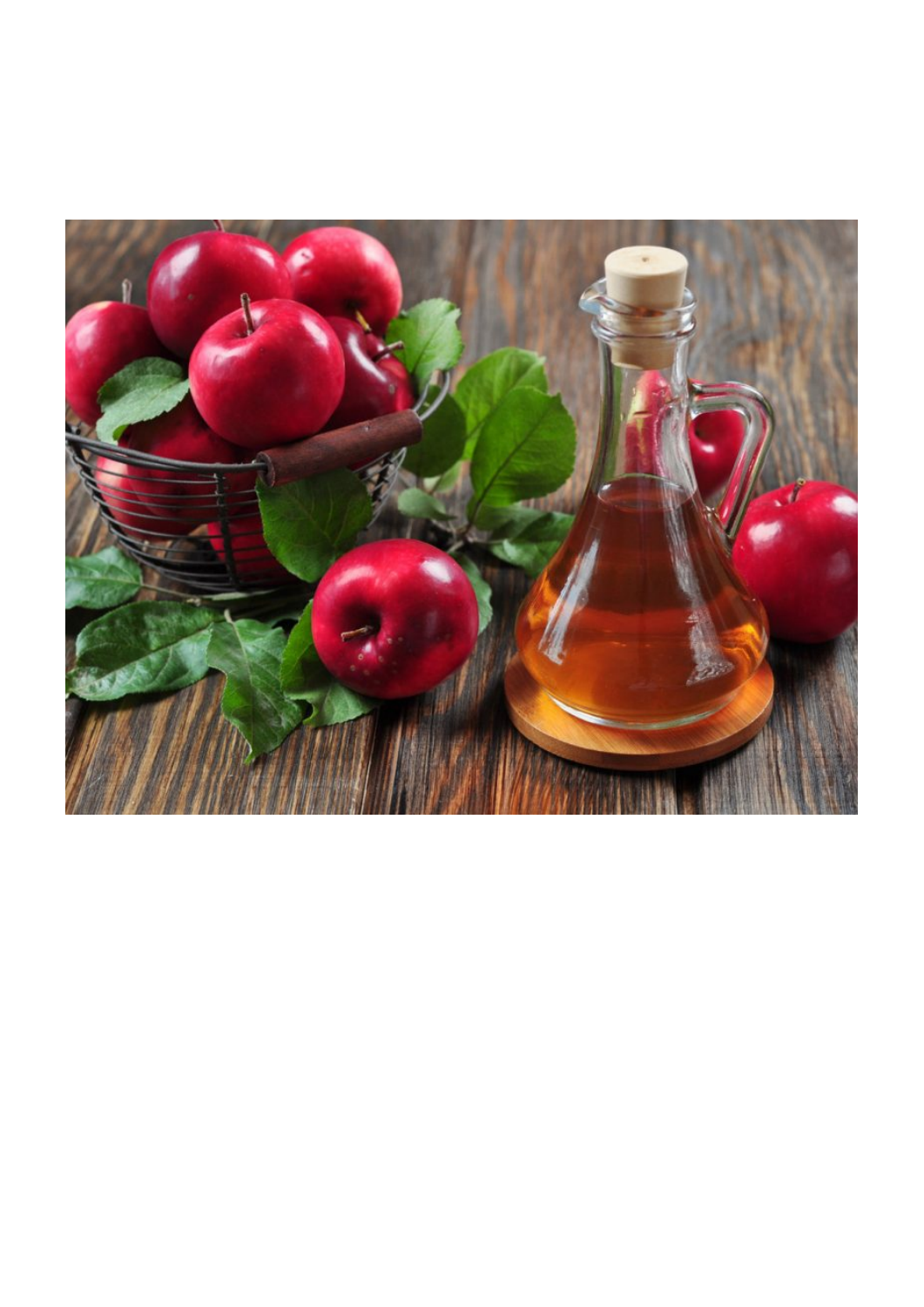

# **The apple cider vinegar positively affects the circulatory system**

In a rat study, administration of apple vinegar has been shown to lower cholesterol and triglycerides. The chlorogenic acid present in vinegar also inhibits the oxidation of LDL cholesterol, which reduces the risk of atherosclerosis. It has also been proven that